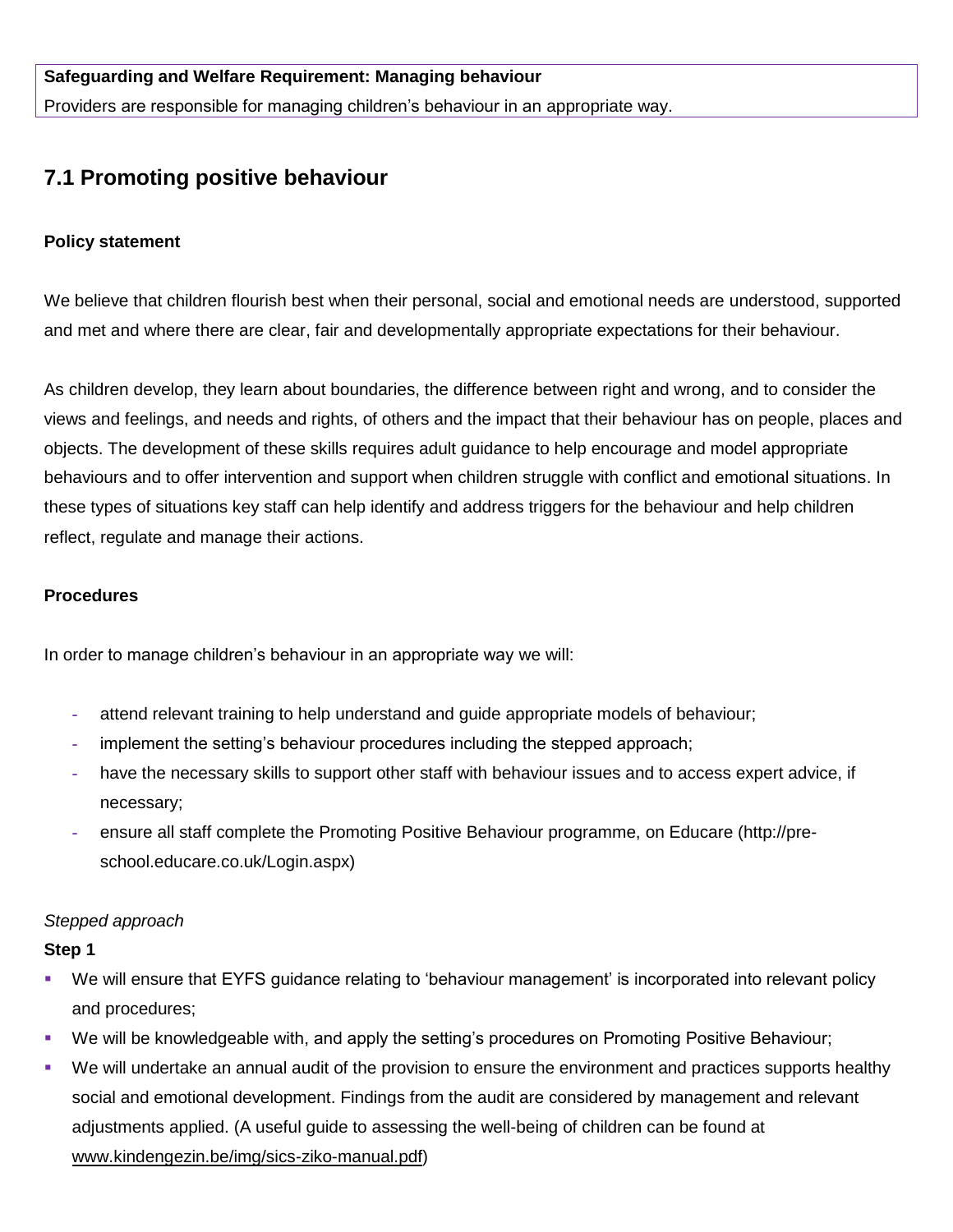ensure that all staff are supported to address issues relating to behaviour including applying initial and focused intervention approaches (see below).

# **Step 2**

- We address unwanted behaviours using the agreed and consistently applied initial intervention approach. If the unwanted behaviour does not reoccur or cause concern then normal monitoring will resume.
- Behaviours that result in concern for the child and/or others will be discussed between the key person, the behaviour coordinator and Special Educational Needs Coordinator (SENCO) or/and manager. During the meeting, the key person will use their knowledge and assessments of the child to share any known influencing factors (new baby, additional needs, illness etc.) in order to place the behaviour into context. Appropriate adjustments to practice will be agreed and if successful normal monitoring resumed.
- If the behaviour continues to reoccur and remains a concern then the key person and SENCO should liaise with parents to discuss possible reasons for the behaviour and to agree next steps. If relevant and appropriate, the views of the child relating to their behaviour should be sought and considered to help identify a cause. If a cause for the behaviour is not known or only occurs whilst in the setting then the behaviour coordinator will suggest using a focused intervention approach to identify a trigger for the behaviour.
- If a trigger is identified then the SENCO and key person will meet with the parents to plan support for the child through developing an action plan. If relevant, recommended actions for dealing with the behaviour at home should be agreed with the parent/s and incorporated into the plan. Other members of the staff team should be informed of the agreed actions in the action plan and help implement the actions. The plan should be monitored and reviewed regularly by the key person and SENCO until improvement is noticed.

All incidents and intervention relating to unwanted and challenging behaviour by children should be clearly and appropriately logged.

# **Step 3**

- If, despite applying the initial intervention and focused intervention approaches, the behaviour continues to occur and/or is of significant concern, then the behaviour coordinator and SENCO will invite the parents to a meeting to discuss external referral and next steps for supporting the child in the setting.
- It may be agreed that the Common Assessment Framework (CAF) or Early Help process should begin and that specialist help be sought for the child – this support may address either developmental or welfare needs. If the child's behaviour is part of a range of welfare concerns that also include a concern that the child may be suffering or likely to suffer significant harm, follow the Safeguarding and Children and Child Protection Policy (1.2). It may also be agreed that the child should be referred for an Education, Health and Care assessment. (See Supporting Children with SEN policy 9.2)
- Advice provided by external agencies should be incorporated into the child's action plan and regular multidisciplinary meetings held to review the child's progress.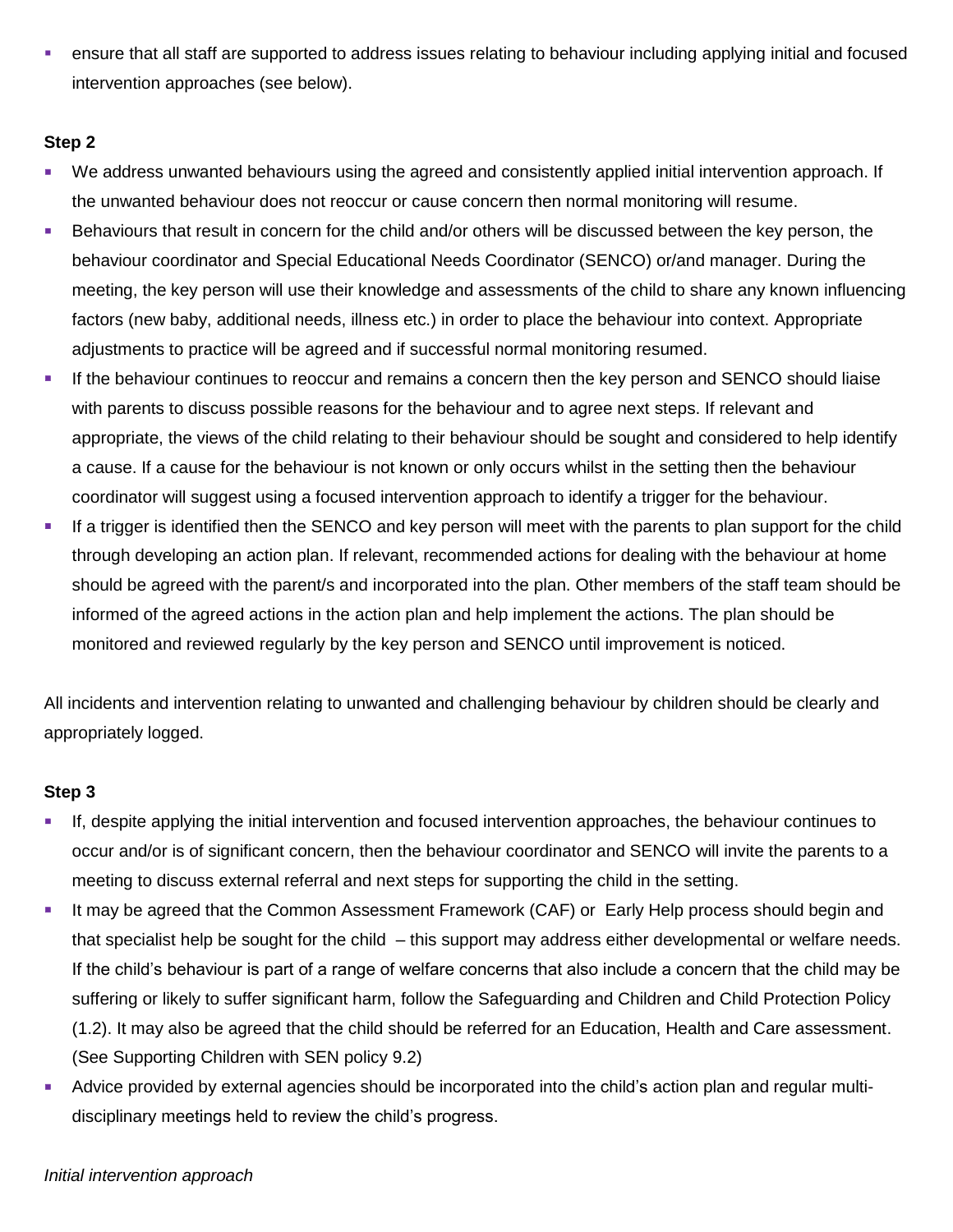- We use an initial problem solving intervention for all situations in which a child or children are distressed on in conflict. All staff use this intervention consistently.
- This type of approach involves an adult approaching the situation calmly, stopping any hurtful actions, acknowledging the feelings of those involved, gathering information, restating the issue to help children reflect, regain control of the situation and resolve the situation themselves.
- **High Scope's Conflict Resolution process provides this type of approach but equally any other similar method** would be suitable. Periodically the effectiveness of the approach will be checked.

#### *Focused intervention approach*

- The reasons for some types of behaviour are not always apparent, despite the knowledge and input from key staff and parents.
- Where we have considered all possible reasons, then a focused intervention approach should then be applied.
- This approach allows the key person and behaviour coordinator to observe, reflect, and identify causes and functions of unwanted behaviour in the wider context of other known influences on the child.
- We follow the ABC method which uses key observations to identify a) an event or activity (antecedent) that occurred immediately before a particular behaviour, b) what behaviour was observed and recorded at the time of the incident, and c) what the consequences were following the behaviour. Once analysed, the focused intervention should help determine the cause (e.g. ownership of a toy or fear of a situation) and function of the behaviour (to obtain the toy or avoid a situation) and suitable support will be applied.

# *Use of rewards and sanctions*

- All children need consistent messages, clear boundaries and guidance to intrinsically manage their behaviour through self-reflection and control.
- Rewards such as excessive praise and stickers may provide an immediate change in the behaviour but will not teach children how to act when a 'prize' is not being given or provide the child with the skills to manage situations and their emotions. Instead, a child is taught how to be 'compliant' and respond to meet adult's own expectations in order to obtain a reward (or for fear of a sanction). If used then the type of rewards and their functions must be carefully considered before applying.
- Children should never be labelled, criticised, humiliated, punished, shouted at or isolated by removing them from the group and left alone in 'time out' or on a 'naughty chair'. However, if necessary children can be accompanied and removed from the group in order to calm down and if appropriate helped to reflect on what has happened.

# *Use of physical intervention*

The term physical intervention is used to describe any forceful physical contact by an adult to a child such as grabbing, pulling, dragging, or any form of restraint of a child such as holding down. Where a child is upset or angry, staff will speak to them calmly, encouraging them to vent their frustration in other ways by diverting the child's attention.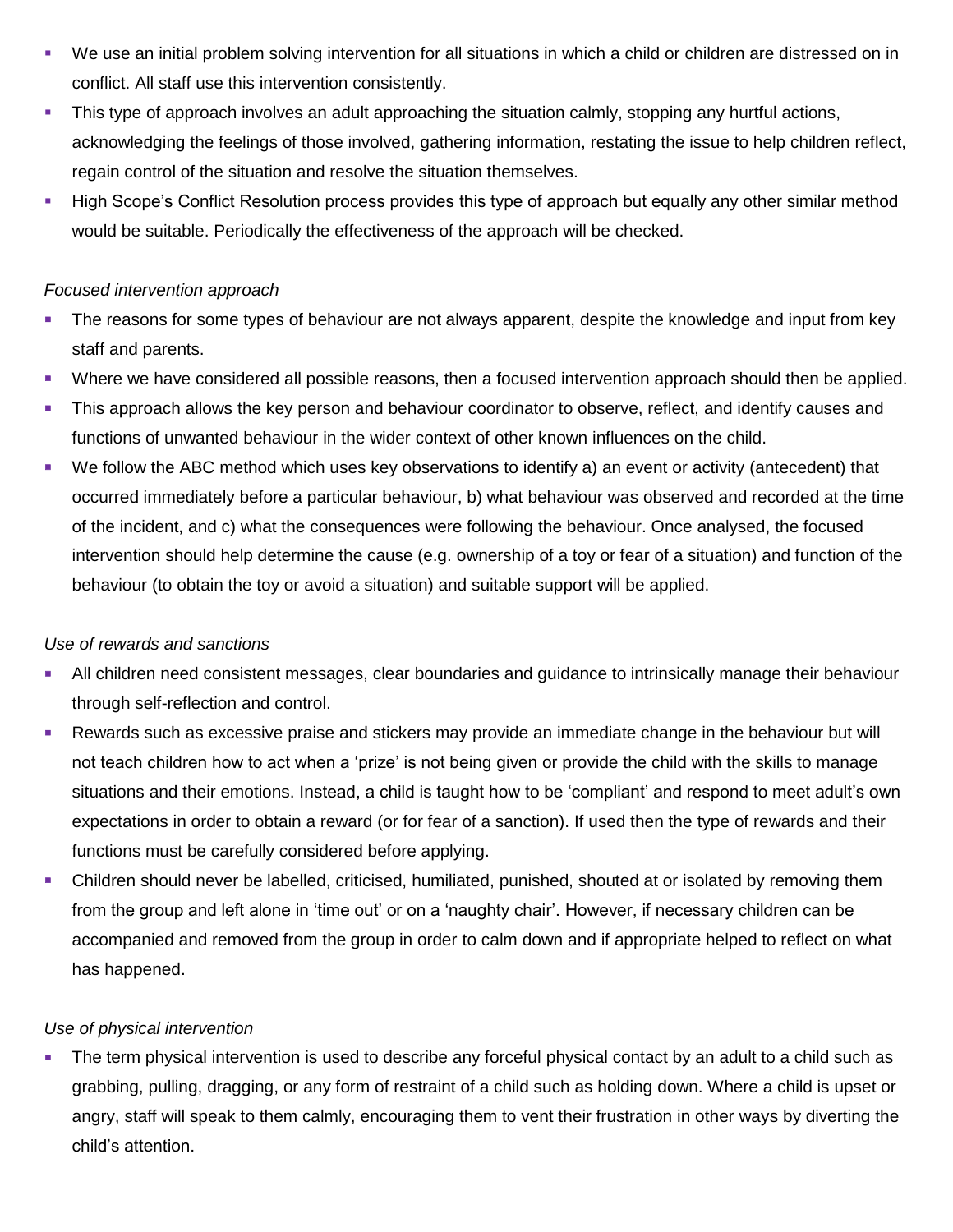- Staff should not use physical intervention or the threat of physical intervention, to manage a child's behaviour unless it is necessary to use 'reasonable force in order to prevent children from injuring themselves or others or damage property' (EYFS).
- If 'reasonable force' has been used for any of the reasons shown above, parents are to be informed on the same day that it occurs. The intervention will be recorded as soon as possible within the child's file, which states clearly when and how parents were informed.
- **Corporal (physical) punishment of any kind should never be used or threatened.**

## *Challenging Behaviour/Aggression by children towards other children*

- Any aggressive behaviour by children towards other children will result in a staff member intervening immediately to challenge and prevent escalation.
- If the behaviour has been significant or may potentially have a detrimental effect on the child, the parents of the child who has been the victim of behaviour and the parents of the child who has been the perpetrator should be informed.
- The designated person will contact children's social services if appropriate, i.e., if a child has been seriously injured, or if there is reason to believe that a child's challenging behaviour is an indication that they themselves are being abused.
- The designated person will make a written record of the incident, which is kept in the child's file; in line with the *Safeguarding children, young people and vulnerable adults* policy.
- **The designated person should complete a risk assessment related to the child's challenging behaviour to** avoid any further instances.
- The designated person should meet with the parents of the child who has been affected by the behaviour to advise them of the incident and the setting's response to the incident.
- Ofsted should be notified if appropriate, i.e., if a child has been seriously injured.
- Relevant health and safety procedures and procedures for dealing with concerns and complaints should be followed.
- **Parents should also be asked to sign risk assessments where the risk assessment relates to managing the** behaviour of a specific child.

Bullying is a behaviour that both parents and practitioners worry about. Bullying is a deliberate, aggressive and repeated action, which is carried out with intent to cause harm or distress to others. It requires the child to have 'theory of mind' and a higher level of reasoning and thinking, all of which are complex skills that most three-yearolds have not yet developed (usually after the age of four along with empathy). Therefore, an outburst by a threeyear-old is more likely to be a reflection of the child's emotional well-being, their stage of development or a behaviour that they have copied from someone else.

Young children are keen observers and more likely to copy behaviours, which mimic the actions of others, especially the actions of people they have established a relationship with. These are learnt behaviours rather than premeditated behaviours because children this young do not have sufficiently sophisticated cognition to carry out